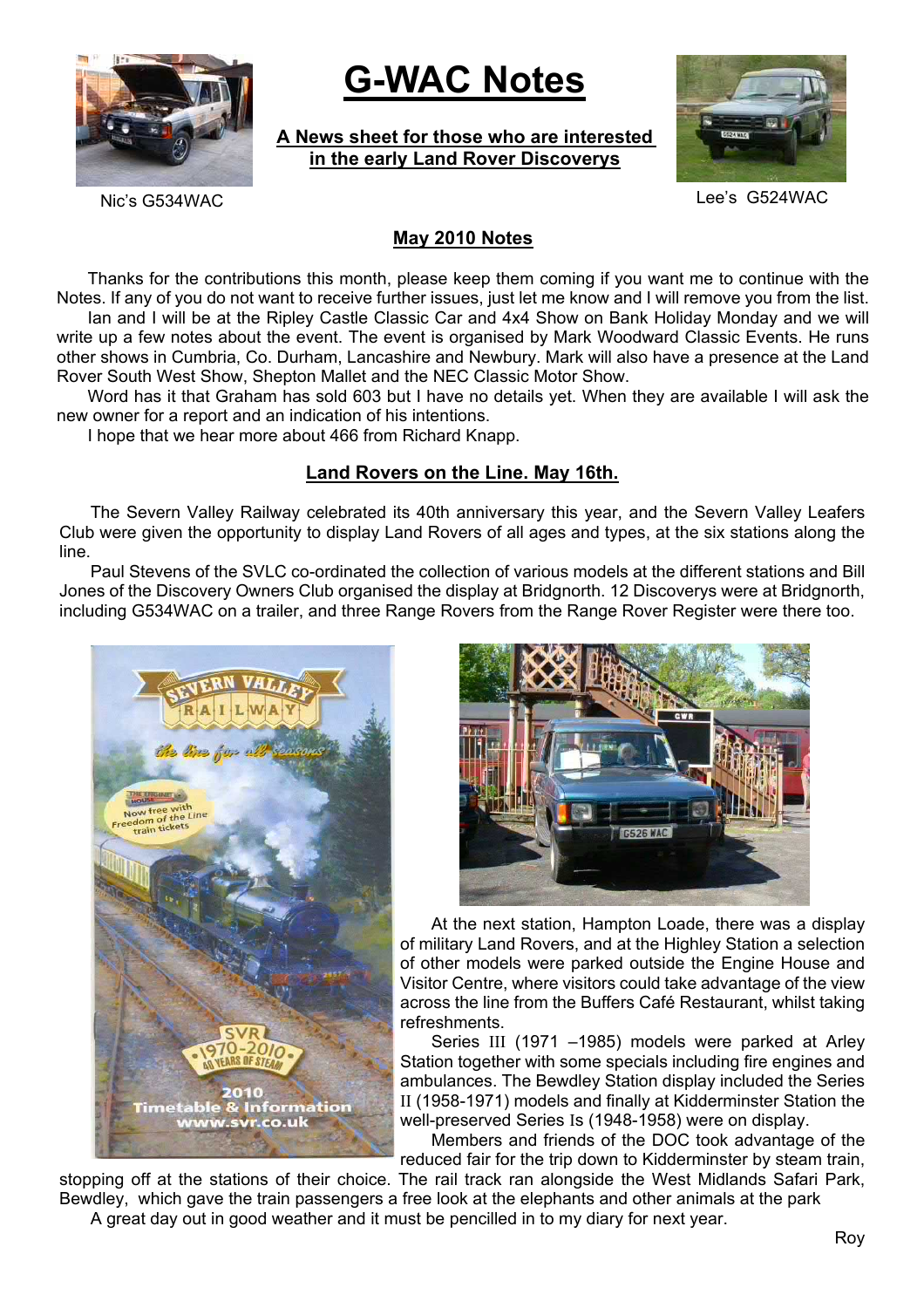# **I have bought G534 WAC.**

The chap I've bought it from is called Zoltan Vittrich and he is Hungarian, a Land Rover enthusiast with another Discovery and a Series II. He explained to me that he found it on Ebay last summer and he knew that it was a launch car so he bought it for the same price I paid. Strangely he was also the only person to bid on it as I was!

He told me that the chap he bought it from had no idea of its significance in Land Rover history and sold it because he thought it was a bit 'too nice' to off-road.



Zoltan did take it to Hungary, he didn't explain fully his reasons for not keeping it there but he did say that his fellow Hungarians are not particularly interested in old Land Rovers, I suspect he brought it back so he could endeavour to pass it on to someone who'd appreciate it more. He told me he was delighted that it'd been sold to a fellow enthusiast, and we've exchanged e-mail addresses so he can follow its restoration

It will be a while before anything much happens with it because I'm still finishing off my 1959 Series II, and there are always lots of jobs to do here, such as fit a new floor to my trailer.

I would like to restore it as close as possible to it's condition and 'look' when it was used at Plymouth during the launch, but I'm fully aware that a restoration to 'nice useable condition' and 'concours condition' are two very different things and the latter would involve a total strip-down and about a billion pounds

It is a V8 and does seem to be quite a 'high spec' car because the wood trim looks very original. It has electric windows, mirrors and air con'. It also has roller blinds in the rear windows. So I suspect these were to show the options that were available at the time of the launch in 1989.

A nice little parcel has arrived in the post and it is an original sales brochure, interesting to see what the option's list states and the soft 'Land Rover-Man-Bag' was part of the 'security package', which also included a retractable load space cover. So if anyone needs a soft Land Rover-Man-Bag I have one and I'd be happy to swap it for any of the bits that I need...

Rear door pockets (the plastic 'bins' on the back door)

Rear seatbelt buckle that clips to the boot floor

N/S/F seatbelt buckle

Front bumper 'spoiler' (mine's been hacked for the bull-bar), which I have now removed.

Interestingly the brochure states that alloy wheels were an option, so I wonder if the 'free style' alloys were the one's offered as the option? Perhaps I could re-furbish the silver wheels from my green Disco' and have them on the car, rather than steel wheels

The brochure also makes it clear that when Discovery was launched there was no automatic version available; I would assume that relates to Land Rover's worry of taking sales away from Range Rover.

All in all I'm very pleased indeed as it looks to be a totally unmolested example with no signs of previous welding repairs. But there is still plenty to do. A nice straightforward restoration, even the paintwork looks as though localised areas with a will blend in will do, rather than a full respray…

It'll look a lovely and largely original car when it's finished!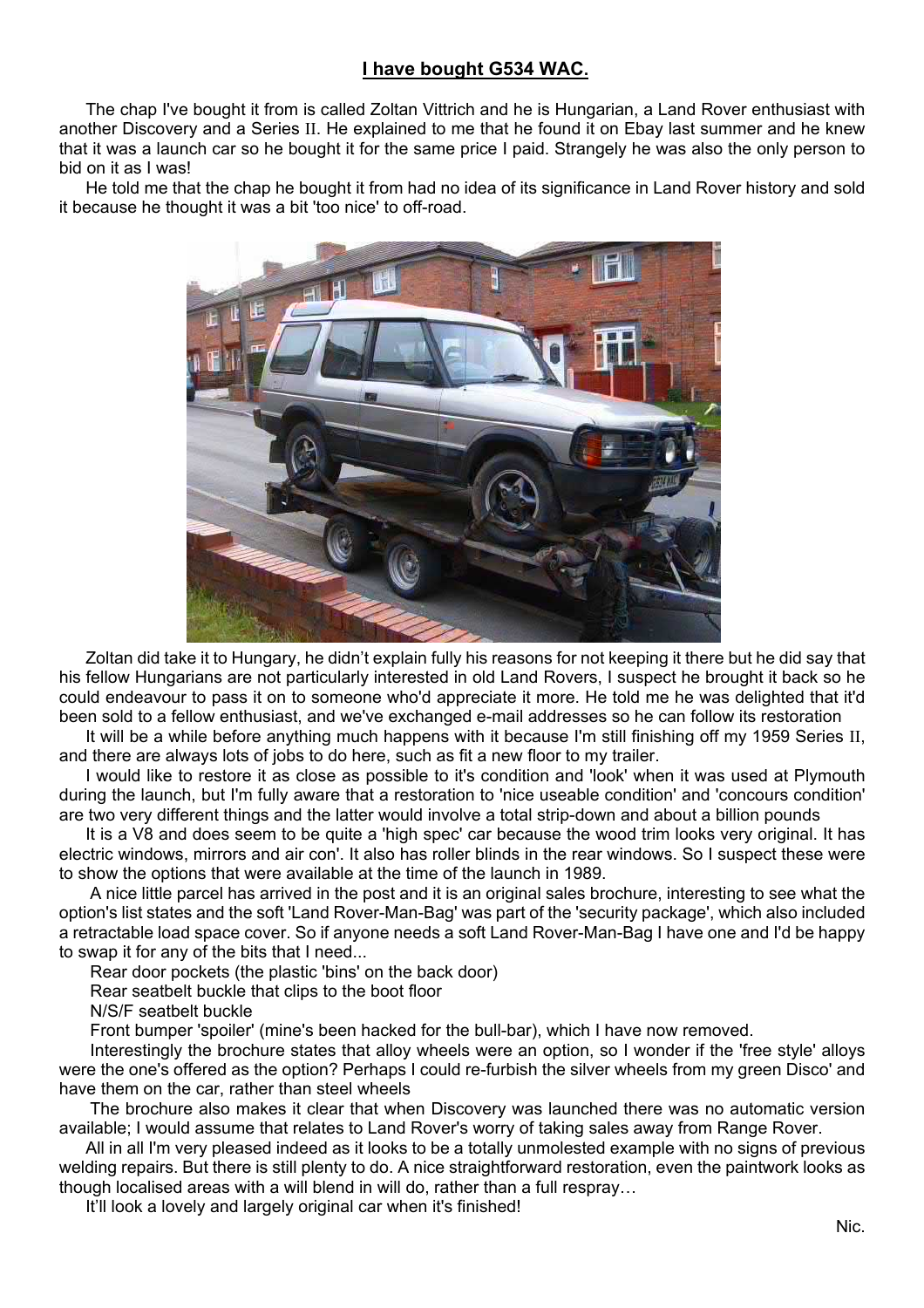## **Polishing EAC**

The day promised to be sunny as I looked out of my window on Sunday morning. Alas! As the morning

wore on, the sun went in and the sky clouded over. But, undeterred, first to arrive was Franny, keen with his polishing tackle, ready to start sprucing up old EAC. He was followed by the Puddleducks, Stephen and Angela, and finally, the Wellies, Bob and Frances.

As tradition dictates, the men got to work polishing and buffing, while the ladies made their way to the conservatory for chatting and light refreshments. At this point, we were on cups of tea – well, it was still morning! Every so often, we were rudely interrupted by loud shouts of "Where's me tea?" and "An't y'got t'kettle on yet?"

The ladies made sandwiches and drinks and we ate lunch in the conservatory in a civilised manner, well, as civilised as DOC members can be! We were entertained by Jennifer performing tricks on her slide in the garden.





After an extended lunch, the boys went back to their various jobs. Paul took out the battery and painted the battery tray, Wellie-Bob polished the glass, while Richard and Stephen polished anything they could find.

They must have been working really hard as my Dyson went missing for a while. Not only were they polishing, they were also vacuuming too!

Rachel Wilcox

#### **G-WAC Notes on website**

Brian Radford of Northmead 4x4 is keeping up-to-date with his copy of the Notes on his website. All the back issues from the start in May 2007 are there.

He also has another website to advertise Classic Rallies and shows.

Have a look at the sites

www.northmead4x4.co.uk/gwac\_discoverys.htm www.classicrallies.co.uk/index.htm

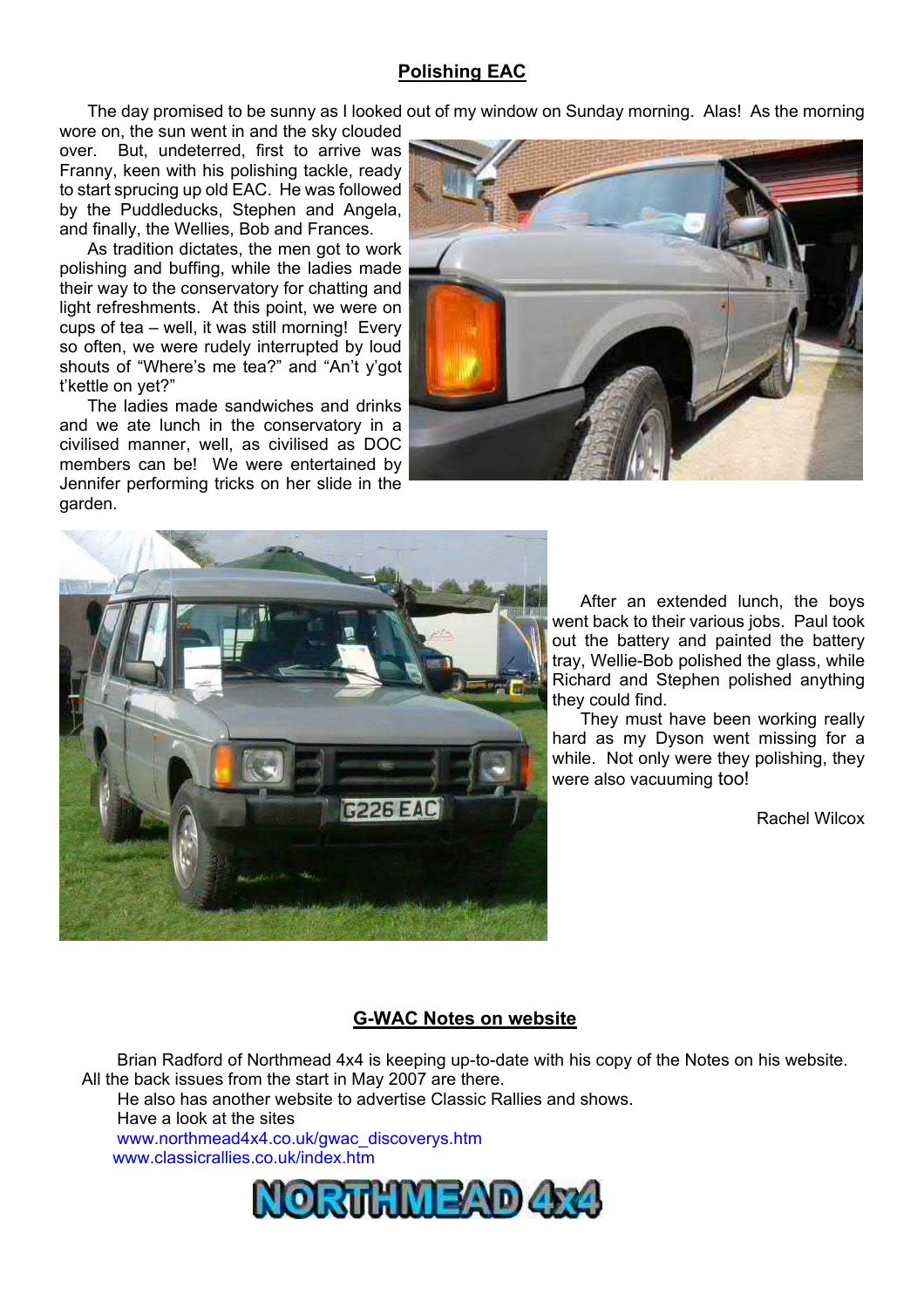#### **480 on the Heritage Run**

480 had been away all winter but as spring drew near I knew there were some issues to address, my son Peter owed me some money so instead of paying me back in money I got him to pay it back in time.

For Peter this was a short straw because I got him cleaning, wire brushing and painting the chassis, not the best of jobs but a necessary one at the moment.

This done and with Gaydon fast approaching I thought I would replace all the springs and shock absorbers as 480 was beginning to have a tendency to wander. Front axle first, which turned out to be no problem whatsoever and the springs and shocks where changed in just over a day. The bushes will be changed as well soon, but I have not had time to fit the hockey stick and panhard bushes just yet.

Ok, so rear axle next and this was progressing well although the back axle was a little crusty, this was now two weekends from Gaydon. Last spring to remove and as it came away so did the full axle mounting!!





B\*\*\*\*\*\*S, not good, not good at all, luckily I had an axle just blasted and primed so we stripped out completely the old axle, carefully leaving the brake callipers hanging on the chassis. The primed axle was painted but a reaction between the two coats of paint meant that it had to be stripped back to bare metal and painted again.

Anyway after this minor setback the parts from the original axle were fitted to the new one replacing seals and gaskets wherever they were required, whilst the axle was out I had a good look under at places that were hard to reach with the axle in place. Looking up I had a poke at the fuel tank cradle which looked a bit crusty,

and given the chunks that fell off it was more than a bit crusty so also no choice, dig into the spares locker and fit new serviceable cradle but even more delays and the day was drawing nearer.

Back to the axle, rebuilding was the reverse of the strip down but everything had come off, brake shields, hubs, stub axles, half shafts, discs etc and it all took time to go back on. One problem I had was that the brake shields were as rotten as the fuel tank cradle and I didn't have any spares, on enquiring as to the availability of like for like replacements I was told they are £100 each side, now I'm all for originality but the later shields are £15 each and retain less muck so I opted for these.



offered assistance from Frank Elson, 'LRM's Parting shot', who lives down the road from me, and it was very kind of him to offer but the clock was ticking and I had it back together and I didn't even have time to take him up on his kind offer, perhaps next time Frank!

With the axle back under, I fitted the new police spec rear springs and some 'terra firma' gas shockers, everything tight but it was now Saturday morning before the Heritage run and I was completely knackered. There were still a few jobs to complete like refitting the rod thingy's to the back axle as these had been removed cleaned and fitted with new bushes and nuts, I decided at this point that we were not going to make it to Gaydon so I decided to repaint the wheels. (Continued on next page)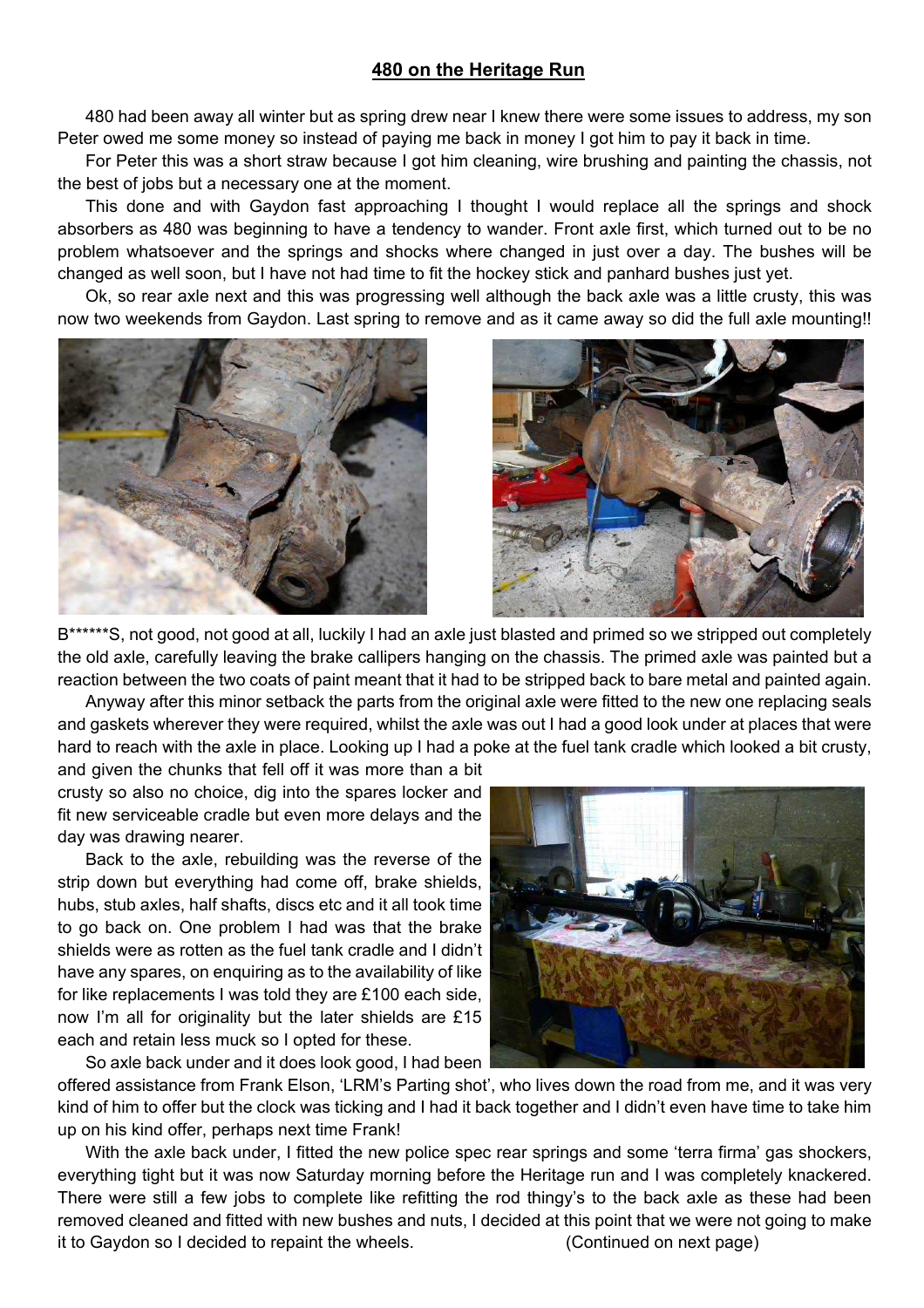I repainted the wheels a few years ago ready for Gaydon 2006 but only the day before, so they did not dry completely, and there has always been runs in them. This time I thought if I don't go to Gaydon then they have a week to dry before Driffield, so I stripped, sanded and cleaned both rear wheels, primed them and gave them a new coat of Davos White. This was 11.00am on Saturday before the run when I had decided not to go, they looked beautiful!

At 11.45am my neighbour, who also likes Land Rovers, and to whom I had invited along but had not heard from him since, called round and said 'I'll come with you tomorrow', 'right' say's I, and it looks like I need to get her finished. Anyway I refitted the tie bars, checked all the suspension, refilled the back axle with oil and looked at refitting the radiator cowl, but decided to leave that until later. Later that evening I checked the wheels they were still tacky, but I had to fit them as we had an early start the following morning.

06.15am on the Sunday I checked the wheels and they were still a little tacky but we had to be on the

road, so off we set for Gaydon. We arrived pretty much on time and I found slot 39 empty, this was Roy in G526WAC, so I had got here before him, or so I thought, only to spot him and Margaret in the only Blue Badge spot outside the Home Of The Legend.

We exchanged greetings and I explained to Roy the efforts of getting here and the fact I have still got wheels with runs in them as the paint in the nooks and crannies decided to run out given the centrifugal forces acting on them.

Roy and I were the only two G-WACs on the run this year, though EAC was on the DOC stand back at Gaydon. The run was quite pleasant and we both arrived at Gaydon without any drama.



The following weekend we again met up at Driffield, again the only two G-WACs on the DOC stand, along with EAC. 480 will probably make the DOC National this year and the LRM show at Stoneleigh but that will be it then, local shows and runs only after that.





As for 480, she drives much better now and does not wander and I have not changed the front bushes yet. After that it's a good waxoyling and then some minor repairs to the inner wings but all in all what a good motor!

I shall try to keep it that way, sorry to those who had such fun at Driffield on the off road course, 480 wont be joining you anytime soon especially after the number of mud covered Landys we saw broken down on the way back to Lancashire.